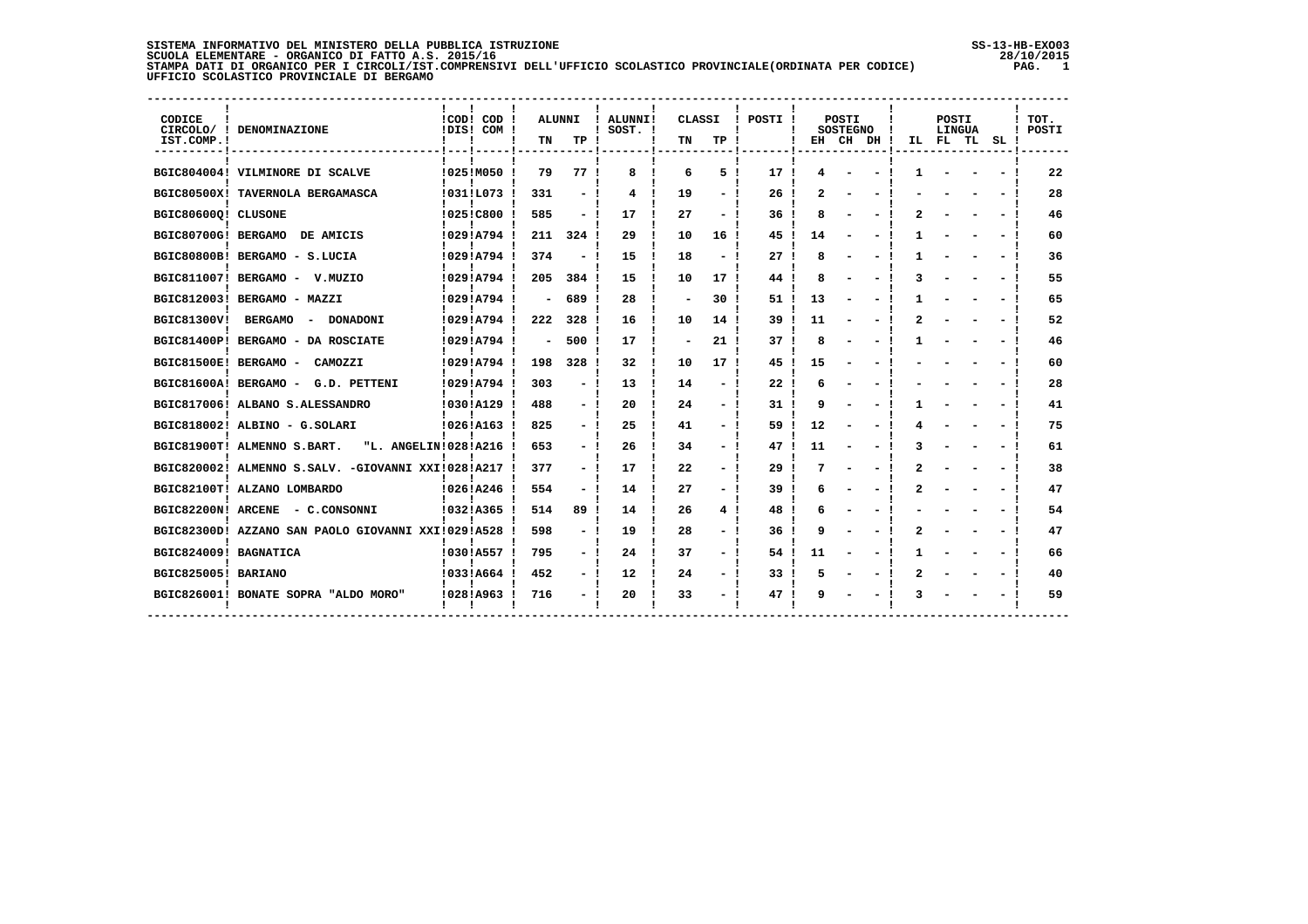### **SISTEMA INFORMATIVO DEL MINISTERO DELLA PUBBLICA ISTRUZIONE SS-13-HB-EXO03 SCUOLA ELEMENTARE - ORGANICO DI FATTO A.S. 2015/16 28/10/2015 STAMPA DATI DI ORGANICO PER I CIRCOLI/IST.COMPRENSIVI DELL'UFFICIO SCOLASTICO PROVINCIALE(ORDINATA PER CODICE) PAG. 2 UFFICIO SCOLASTICO PROVINCIALE DI BERGAMO**

j

| CODICE<br>IST.COMP.! | CIRCOLO/ ! DENOMINAZIONE                           | ! COD! COD!<br>IDIS! COM ! | ALUNNI<br>TN | TP                       | ALUNNI!<br>$!$ SOST. $!$ | CLASSI<br>TN | TP              | POSTI ! |    | POSTI<br><b>SOSTEGNO</b> | EH CH DH ! |   | POSTI<br>LINGUA<br>IL FL TL | SL | TOT.<br>POSTI |
|----------------------|----------------------------------------------------|----------------------------|--------------|--------------------------|--------------------------|--------------|-----------------|---------|----|--------------------------|------------|---|-----------------------------|----|---------------|
|                      | BGIC82700R! BONATE SOTTO "CLARA LEVI"              | 10281A962                  | 536          | $\overline{\phantom{a}}$ | 34                       | 25           |                 | 38      | 19 |                          |            |   |                             |    | 58            |
|                      | BGIC82800L! BORGO DI TERZO                         | !030!B010                  | 308          |                          | 11                       | 17           |                 | 25      |    |                          |            |   |                             |    | 31            |
|                      | BGIC82900C! BREMBATE SOTTO                         | !028!B137                  | 426          | $-1$                     | 13                       | 21           |                 | 28      | h  |                          |            |   |                             |    | 35            |
|                      | BGIC83000L! BREMBILLA - GIOVANNI XXIII             | !027!B140                  | 329          |                          | 18                       | 22           |                 | 27      |    |                          |            |   |                             |    | 38            |
|                      | BGIC83100C! CALCINATE - ALDO MORO                  | 10301B393                  | 985          |                          | 29                       | 50           |                 | 72      | 16 |                          |            |   |                             |    | 92            |
|                      | BGIC832008! CALCIO MARTIRI DELLA RESISTEN!033!B395 |                            | 136          | 487                      | 17                       | 8            | 23              | 52      |    |                          |            |   |                             |    | 62            |
|                      | BGIC833004! CALUSCO D'ADDA                         | 10281B434                  | 407          | $\overline{\phantom{a}}$ | 21                       | 19           |                 | 27      | q  |                          |            | 2 |                             |    | 38            |
|                      | BGIC83400X! CAPRIATE S.G. " A. MANZONI"            | !028!B703                  | 524          |                          | 25                       | 27           |                 | 40      | 11 |                          |            |   |                             |    | 52            |
|                      | BGIC835000! CARAVAGGIO MASTRI CARAVAGGIN!032!B731  |                            | 152          | 526                      | 16                       | 9            | 24              | 55      | я  |                          |            |   |                             |    | 65            |
|                      | BGIC83600G! CARVICO - E. FERMI                     | 10281B854                  | 670          |                          | 30                       | 33           |                 | 50      | 13 |                          |            |   |                             |    | 65            |
|                      | BGIC83700B! CASIRATE D'ADDA                        | 10321B971                  | 287          | 174                      | 15                       | 17           | 10              | 45      |    |                          |            |   |                             |    | 52            |
|                      | BGIC838007! CASTELLI CAL.- FRA A.DA CALEP!030!C079 |                            | 408          | 124                      | 19                       | 19           | 6               | 37      | q  |                          |            |   |                             |    | 48            |
| BGIC839003! CASAZZA  |                                                    | !030!B947                  | 557          | 52                       | 17                       | 30           |                 | 47      |    |                          |            |   |                             |    | 57            |
|                      | BGIC840007! ISTITUTO COMPRENSIVO CHIUDUNO!030!C649 |                            | 668          |                          | 13                       | 31           |                 | 48      |    |                          |            |   |                             |    | 54            |
|                      | BGIC841003! CISANO BERGAMASCO                      | !028!C728                  | 649          |                          | 22                       | 33           |                 | 48      | 10 |                          |            |   |                             |    | 61            |
| BGIC84200V! CISERANO |                                                    | !032!C730                  | 618          |                          | 18                       | 30           |                 | 44      |    |                          |            |   |                             |    | 54            |
|                      | BGIC84300P! COSTA VOLPINO                          | !031!D117                  | 340          | 208                      | 11                       | 18           | 11 <sub>1</sub> | 46      |    |                          |            |   |                             |    | 53            |
|                      | BGIC84400E! COVO - L. LOTTO                        | !033!D126                  | 719          | $\blacksquare$           | 21                       | 36           |                 | 53      | 10 |                          |            |   |                             |    | 64            |
| <b>BGIC84500A!</b>   | <b>CURNO</b>                                       | !029!D221                  | 794          |                          | 29                       | 34           |                 | 46      | 15 |                          |            | 2 |                             |    | 63            |
|                      | BGIC846006! FARA D'ADDA                            | !032!D490                  | 815          | $\overline{\phantom{a}}$ | 23                       | 41           |                 | 62      | 10 |                          |            |   |                             |    | 74            |
| BGIC847002! GANDINO  |                                                    | 10261D905                  | 476          |                          | 5                        | 24           |                 | 30      |    |                          |            |   |                             |    | 34            |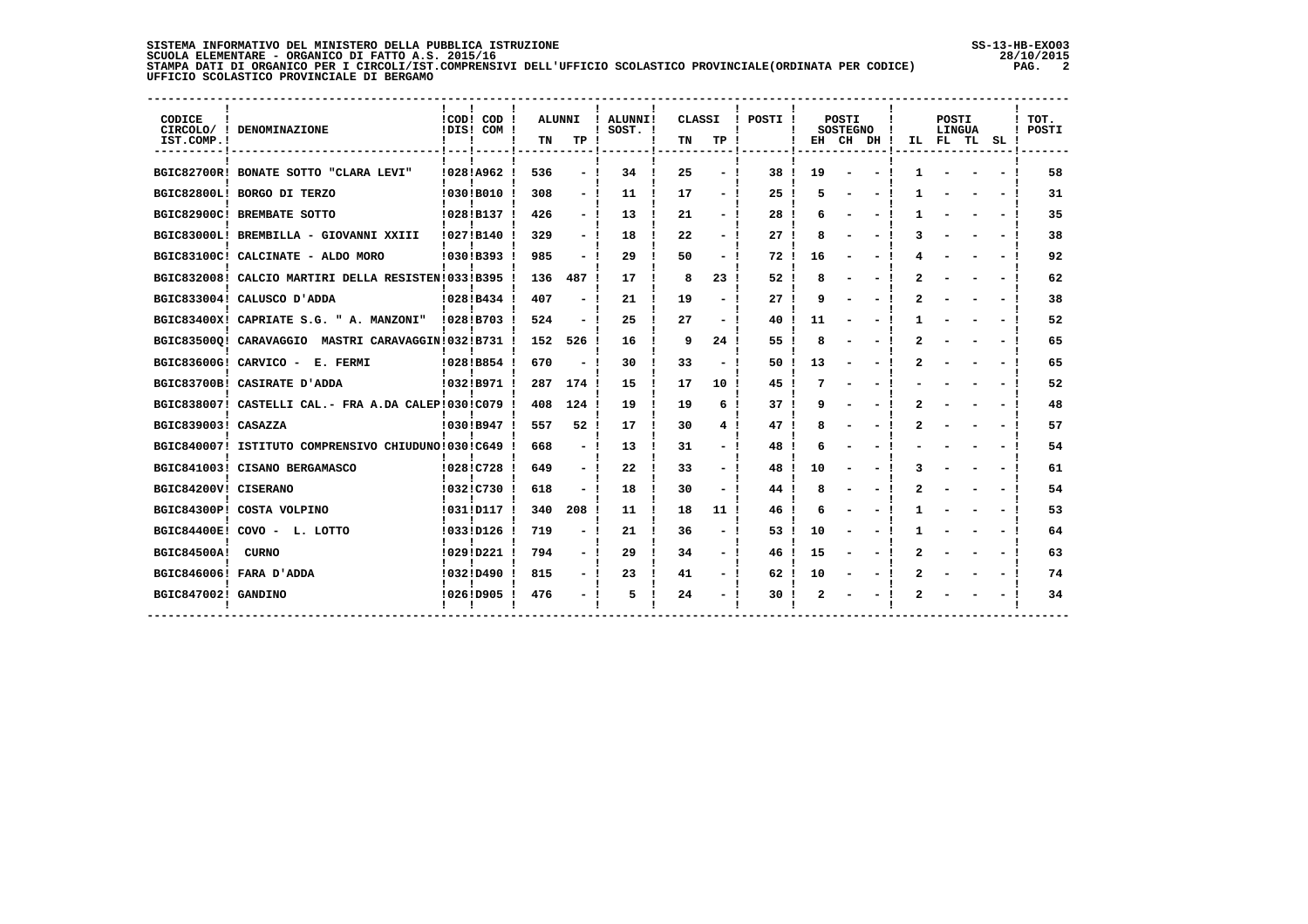# **SISTEMA INFORMATIVO DEL MINISTERO DELLA PUBBLICA ISTRUZIONE SS-13-HB-EXO03**SCUOLA ELEMENTARE - ORGANICO DI FATTO A.S. 2015/16<br>STAMPA DATI DIORGANICO PER I CIRCOLI/IST.COMPRENSIVI DELL'UFFICIO SCOLASTICO PROVINCIALE(ORDINATA PER CODICE)<br>UFFICIO SCOLASTICO PROVINCIALE DI BERGAMO

| CODICE<br>IST.COMP.!  | CIRCOLO/ ! DENOMINAZIONE                           | !COD! COD<br>IDIS! COM ! | TN  | ALUNNI<br>TP             | ALUNNI!<br>$!$ SOST. $!$ | <b>CLASSI</b><br>TN | TP  | POSTI ! |    | POSTI<br><b>SOSTEGNO</b> | EH CH DH! | IL. | <b>POSTI</b><br>LINGUA<br>FL TL | SL | TOT.<br>POSTI |
|-----------------------|----------------------------------------------------|--------------------------|-----|--------------------------|--------------------------|---------------------|-----|---------|----|--------------------------|-----------|-----|---------------------------------|----|---------------|
| BGIC84800T! GAZZANIGA |                                                    | !026!D952                | 371 |                          | 7                        | 20                  |     | 28      | З  |                          |           |     |                                 |    | 32            |
| BGIC84900N! GORLAGO   | - ALDO MORO                                        | !030!E100                | 705 |                          | 24                       | 35                  |     | 47      | 11 |                          |           |     |                                 |    | 60            |
| BGIC85000T! GORLE     |                                                    | !029!E103                | 151 | 133                      | 8                        | 7                   | 6   | 20      |    |                          |           |     |                                 |    | 25            |
|                       | BGIC85100N! GROMO - SORELLE DE MARCHI              | !025!E189                | 333 |                          | 4                        | 22                  |     | 30      |    |                          |           |     |                                 |    | 32            |
|                       | BGIC85200D! GRUMELLO DEL MONTE -DON BELOT!030!E219 |                          | 233 | 391                      | 23                       | 10                  | 17! | 42      | 10 |                          |           |     |                                 |    | 55            |
| BGIC853009! LEFFE     |                                                    | 10261E509                | 271 |                          | 5                        | 15                  |     | 20      |    |                          |           |     |                                 |    | 23            |
|                       | BGIC854005! OSIO SOPRA                             | !029!G159                | 500 | $\overline{\phantom{a}}$ | 19                       | 25                  |     | 37      |    |                          |           |     |                                 |    | 45            |
| BGIC855001! LOVERE    |                                                    | !031!E704                | 173 |                          | 3                        | 10                  |     | 14      |    |                          |           |     |                                 |    | 16            |
|                       | BGIC85600R! MAPELLO - PIERA GELPI                  | !028!E901                | 437 | $\overline{\phantom{a}}$ | 15                       | 20                  |     | 26      |    |                          |           |     |                                 |    | 35            |
|                       | BGIC85800C! MOZZANICA "L. DA VINCI"                | !032!F786                | 488 |                          | 8                        | 24                  |     | 33      |    |                          |           |     |                                 |    | 38            |
|                       | BGIC859008! MARTINENGO                             | 10331E987                | 753 |                          | 23                       | 33                  |     | 50      | 10 |                          |           |     |                                 |    | 60            |
|                       | BGIC86000C! NEMBRO - E.TALPINO                     | !026!F864                | 675 | $\overline{\phantom{0}}$ | 13                       | 33                  |     | 41      | 6  |                          |           |     |                                 |    | 51            |
|                       | BGIC861008! OSIO SOTTO -PAPA GIOVANNI XXI!032!G160 |                          | 128 | 443                      | 19                       | 6                   | 19  | 41      |    |                          |           |     |                                 |    | 52            |
|                       | BGIC862004! PALADINA - A. TIRABOSCHI               | !029!G249                | 345 |                          | 13                       | 18                  |     | 25      |    |                          |           |     |                                 |    | 33            |
|                       | BGIC86300X! SCANZOROSCIATE                         | !030!I506                | 827 |                          | 20                       | 41                  |     | 55      |    |                          |           |     |                                 |    | 67            |
|                       | BGIC86400Q! PONTE NOSSA                            | !025!F941                | 340 | Ξ.                       | 3                        | 23                  |     | 31      |    |                          |           |     |                                 |    | 33            |
|                       | BGIC86600B! PONTE S. PIETRO                        | !028!G856                | 469 |                          | 16                       | 23                  |     | 32      |    |                          |           |     |                                 |    | 41            |
|                       | BGIC867007! RANICA - MARIA PIAZZOLI                | !026!H176                | 342 | - 1                      | 6                        | 15                  |     | 23      |    |                          |           |     |                                 |    | 26            |
|                       | BGIC868003! ROVETTA - IC ANDREA FANTONI            | 1025!H615                | 580 |                          | 11                       | 34                  |     | 46      |    |                          |           |     |                                 |    | 52            |
|                       | BGIC86900V! SAN GIOVANNI BIANCO                    | !027!H910                | 295 |                          | 14                       | 17                  |     | 22      |    |                          |           |     |                                 |    | 29            |
|                       | BGIC870003! SAN PAOLO D'ARGON                      | !030!B310                | 553 |                          | 11                       | 25                  |     | 32      |    |                          |           |     |                                 |    | 39            |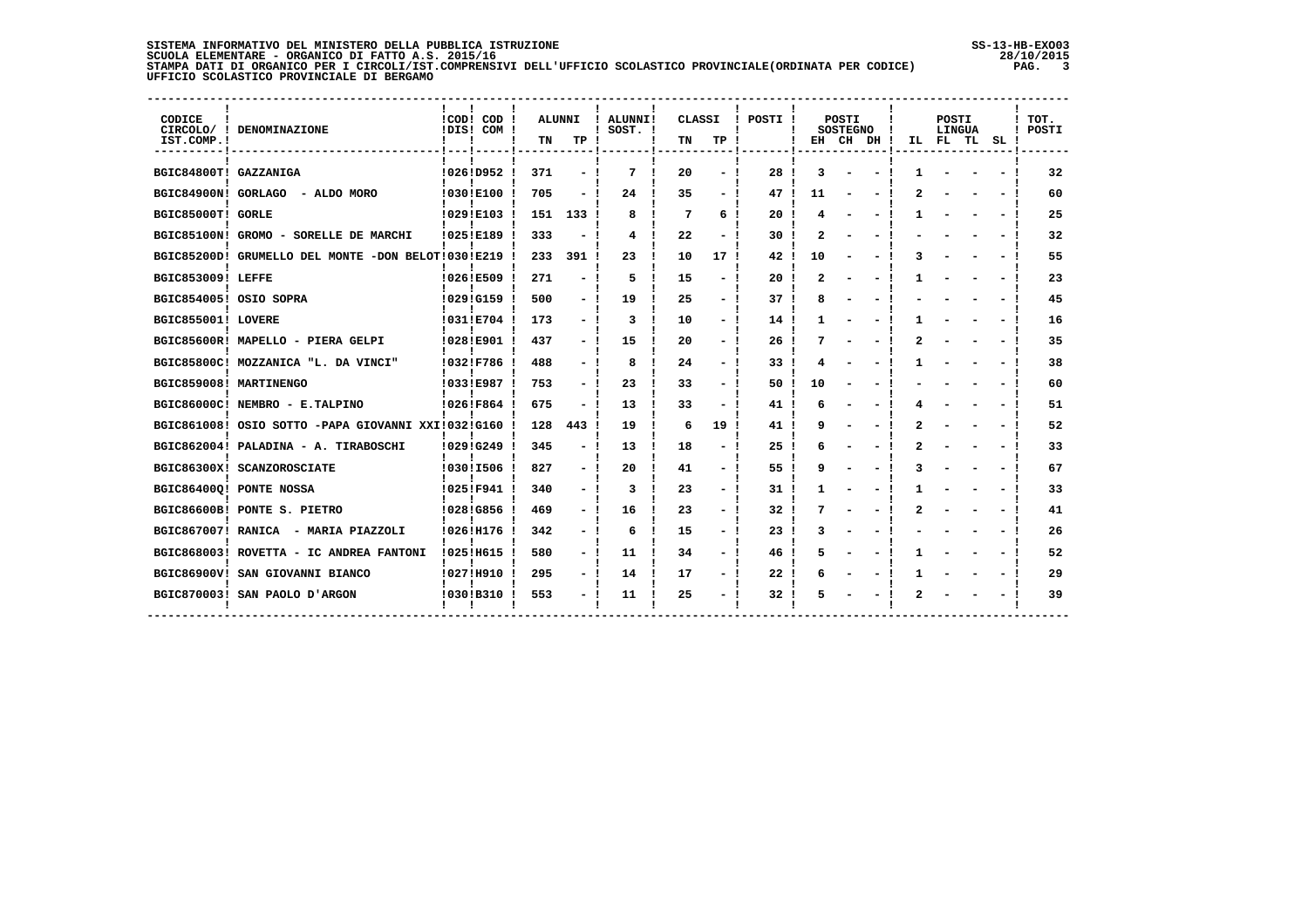| SISTEMA INFORMATIVO DEL MINISTERO DELLA PUBBLICA ISTRUZIONE                                                    | $SS-13-HB-EXOO3$ |
|----------------------------------------------------------------------------------------------------------------|------------------|
| SCUOLA ELEMENTARE - ORGANICO DI FATTO A.S. 2015/16                                                             | 28/10/2015       |
| STAMPA DATI DI ORGANICO PER I CIRCOLI/IST.COMPRENSIVI DELL'UFFICIO SCOLASTICO PROVINCIALE(ORDINATA PER CODICE) | PAG.             |
| UFFICIO SCOLASTICO PROVINCIALE DI BERGAMO                                                                      |                  |

| SS-13-HB-EX003 |   |
|----------------|---|
| 28/10/2015     |   |
| PAG.           | 4 |

| CODICE<br>IST.COMP.! | CIRCOLO/ ! DENOMINAZIONE                           |                | ! COD! COD!<br>IDIS! COM ! | <b>ALUNNI</b><br>TN | TP.                      | <b>ALUNNI!</b><br>SOST. ! | CLASSI<br>TN | TP                       | POSTI !         |    | POSTI<br><b>SOSTEGNO</b><br>EH CH DH ! |  | POSTI<br>LINGUA<br>IL FL TL SL! |  | $!$ TOT.<br>! POSTI |
|----------------------|----------------------------------------------------|----------------|----------------------------|---------------------|--------------------------|---------------------------|--------------|--------------------------|-----------------|----|----------------------------------------|--|---------------------------------|--|---------------------|
|                      | BGIC87100V! S. PELLEGRINO TERME                    |                | 102711079                  | 263                 |                          | $12 \overline{ }$         | 14           | - !                      | 20              | 6  |                                        |  |                                 |  | 27                  |
|                      | BGIC87200P! S. OMOBONO TERME                       |                | !028!I349                  | 533                 | $\sim$                   | 27                        | 35           | $-1$                     | 48              | 14 |                                        |  |                                 |  | 65                  |
|                      | BGIC87300E! SARNICO - E. DONADONI                  |                | !031!I437                  | 707                 | $\sim$                   | 24                        | 38           | $-1$                     | 47              | 11 |                                        |  |                                 |  | 61                  |
| BGIC87400A! SERINA   |                                                    |                | !027!I629                  | 193                 | $\overline{\phantom{0}}$ | 9                         | 11           | $-1$                     | 16              | 4  |                                        |  |                                 |  | 21                  |
|                      | BGIC875006! SERIATE - CESARE BATTISTI              |                | !030!I628                  | 655                 | $\sim$                   | 26                        | 30           | $-1$                     | 43              | 12 |                                        |  |                                 |  | 57                  |
|                      | BGIC876002! SERIATE - ALDO MORO                    |                | !030!I628                  | 500                 | $\sim$                   | 23                        | 23           | - 1                      | 33 <sub>1</sub> | 14 |                                        |  |                                 |  | 48                  |
|                      | BGIC87700T! SORISOLE "A. LANFRANCHI"               |                | 10291I858                  | 268                 | 399                      | 21                        | 13           | 21                       | 55              | 10 |                                        |  |                                 |  | 67                  |
|                      | BGIC87800N! SOVERE "DANIELE SPADA"                 |                | !031!I873 !                | 265                 | 117                      | 7                         | 14           | 7                        | 31              | 3  |                                        |  |                                 |  | 34                  |
|                      | BGIC87900D! STEZZANO "CAROLI"                      |                | 10291I951                  | 641                 |                          | 28                        | 29           | - !                      | 38              | 12 |                                        |  |                                 |  | 53                  |
|                      | BGIC88000N! ISTITUTO "RITA LEVI-MONTALCIN!028!I997 |                |                            | 554                 | - !                      | 14                        | 30           | $-1$                     | 41              | 6  |                                        |  |                                 |  | 48                  |
|                      | BGIC88100D! TERNO ISOLA -PADRE C.ALBISETT!028!L118 |                |                            | 611                 |                          | 26                        | 30           | $-1$                     | 39              | 12 |                                        |  |                                 |  | 53                  |
|                      | BGIC882009! TORRE BOLDONE - D. ALIGHIERI!029!L251  |                |                            | 247                 | $\overline{\phantom{0}}$ | 9                         | 13           | $-1$                     | 19              | 4  |                                        |  |                                 |  | 24                  |
|                      | BGIC883005! TRESCORE BALNEARIO                     |                | !030!L388                  | 551                 | 357                      | 33                        | 28           | 17                       | 66              | 16 |                                        |  |                                 |  | 86                  |
|                      | BGIC884001! TREVIOLO -<br>"CESARE ZONCA"           |                | $10291L404$ !              | 386                 | 251                      | 18                        | 19           | 11 !                     | 43              | ٩  |                                        |  |                                 |  | 54                  |
|                      | BGIC88500R! VALNEGRA - F. GERVASONI                |                | !027!L642                  | 243                 |                          | 8                         | 19           | $\overline{\phantom{0}}$ | 23              |    |                                        |  |                                 |  | 29                  |
|                      | BGIC88600L! VERDELLINO - ZINGONIA                  |                | !032!L752                  | 252                 | 210                      | 27                        | 12           | 10                       | 35              | 15 |                                        |  |                                 |  | 50                  |
|                      | BGIC88700C! ISTITUTO COMPRENSIVO VERDELLO!032!L753 |                |                            | 102                 | 352                      | 13                        | 5            | 16                       | 35              |    |                                        |  |                                 |  | 42                  |
| BGIC888008! VERTOVA  |                                                    |                | !026!L795 !                | 430                 | $\overline{\phantom{0}}$ | 12                        | 22           | $-1$                     | 31              | 5  |                                        |  |                                 |  | 38                  |
|                      | BGIC889004! VILLA D'ALME                           |                | !029!A215                  | 554                 | - !                      | 27                        | 28           | $-1$                     | 35              | 12 |                                        |  |                                 |  | 50                  |
|                      | BGIC890008! VILLA DI SERIO - F.NULLO               |                | !026!L936 !                | 500                 | $-1$                     | 13                        | 23           | $-1$                     | 30              | 6  |                                        |  |                                 |  | 39                  |
| BGIC891004! VILLONGO |                                                    | $\blacksquare$ | !031!M045                  | 752                 | - !                      | 28                        | 37           | $-1$                     | 47              | 12 |                                        |  |                                 |  | 61                  |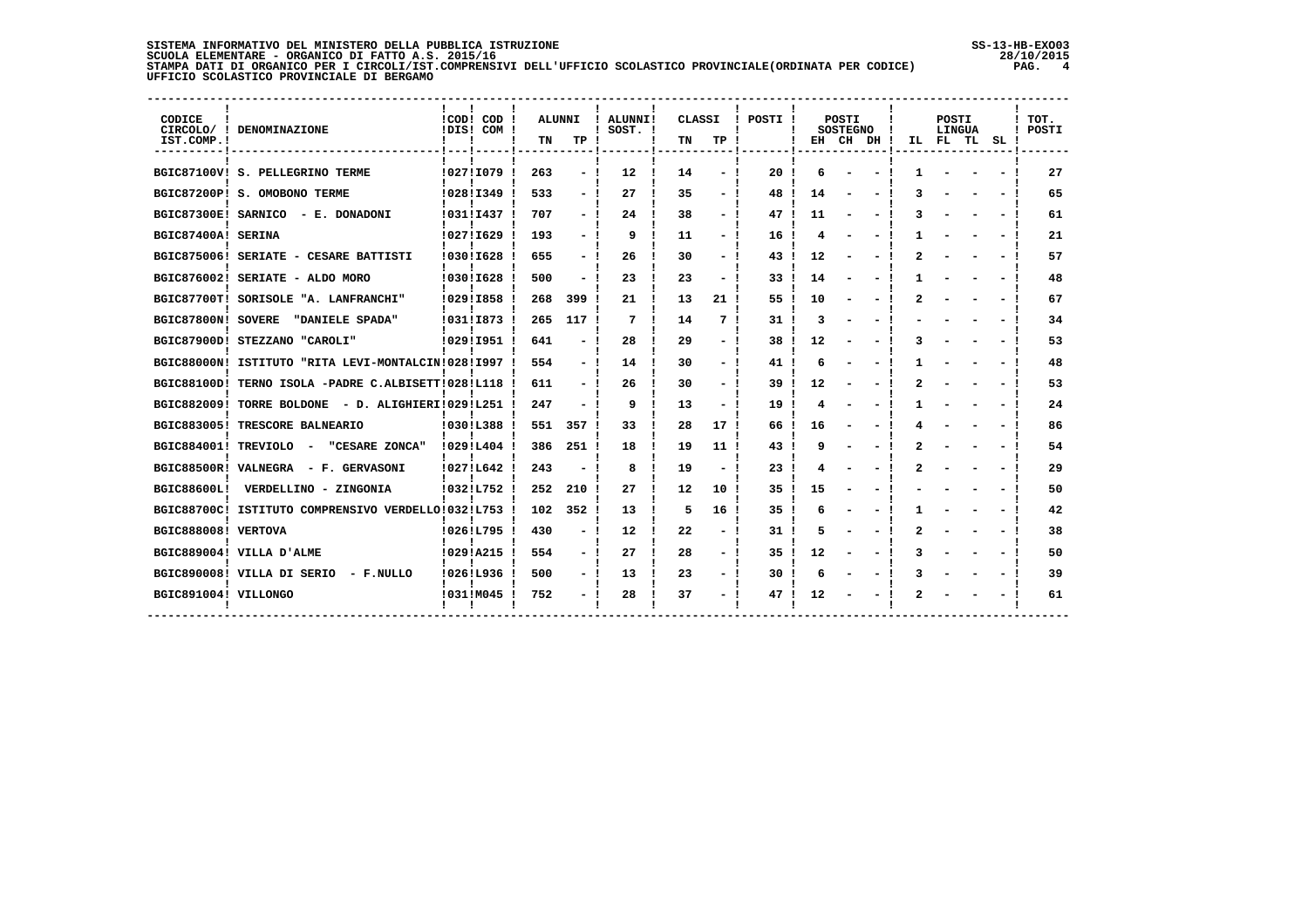### **SISTEMA INFORMATIVO DEL MINISTERO DELLA PUBBLICA ISTRUZIONE SS-13-HB-EXO03 SCUOLA ELEMENTARE - ORGANICO DI FATTO A.S. 2015/16 28/10/2015 STAMPA DATI DI ORGANICO PER I CIRCOLI/IST.COMPRENSIVI DELL'UFFICIO SCOLASTICO PROVINCIALE(ORDINATA PER CODICE) PAG. 5 UFFICIO SCOLASTICO PROVINCIALE DI BERGAMO**

| CODICE<br>CIRCOLO/ !<br>IST.COMP. ! | DENOMINAZIONE                                        | !COD! COD<br>!DIS! COM ! | TN     | <b>ALUNNI</b><br>TP | <b>ALUNNI!</b><br>SOST. ! | CLASSI<br>TN             | TP | POSTI | EH | <b>POSTI</b><br><b>SOSTEGNO</b><br>CH | DH | IL. | POSTI<br>LINGUA<br>FL TL | SL | TOT.<br>POSTI |
|-------------------------------------|------------------------------------------------------|--------------------------|--------|---------------------|---------------------------|--------------------------|----|-------|----|---------------------------------------|----|-----|--------------------------|----|---------------|
| BGIC89200X! ZOGNO                   |                                                      | !027!M184                | 423    |                     | 15                        | 24                       |    | 31    | 7  |                                       |    |     |                          |    | 39            |
| BGIC89300Q! ZANICA                  |                                                      | !029!M147                | 222    | 407                 | 24                        | 10                       | 18 | 45    | 10 |                                       |    |     |                          |    | 57            |
|                                     | BGIC89400G! ISTITUTO COMPRENSIVO<br>CONVITT!031!E704 |                          | 211    |                     | -1                        | 10                       |    | 14    |    |                                       |    |     |                          |    | 14            |
|                                     | BGIC89500B! BREMBATE SOPRA - F. DELL'ORTO!028!B138   |                          | 450    |                     | 15                        | 20                       |    | 26    |    |                                       |    |     |                          |    | 35            |
|                                     | BGIC896007! ROMANO DI LOMBARDIA "E.FERMI"!033!H509   |                          | 490    |                     | 16                        | 22                       |    | 32    |    |                                       |    |     |                          |    | 39            |
| BGIC897003! SPIRANO                 |                                                      | !032!I919                | 570    |                     | 20                        | 28                       |    | 38    |    |                                       |    |     |                          |    | 49            |
|                                     | BGIC89800V! ROMANO DI LOMBARDIA"GB. RUBIN!033!H509   |                          | 637    |                     | 12                        | 31                       |    | 43    |    |                                       |    |     |                          |    | 51            |
|                                     | BGIC89900P! COLOGNO - "ABATE G.BRAVI"                | !033!C894                | 572    |                     | 19                        | 25                       |    | 33    | q  |                                       |    |     |                          |    | 44            |
| BGIC8AA007! URGNANO                 | "B. COLLEONI"                                        | !029!L502                | 548    |                     | 27                        | 25                       |    | 37    | 13 |                                       |    |     |                          |    | 50            |
|                                     | BGIC8AB003! DALMINE "A. MORO"                        | !029!D245                | 111    | 308                 | 16                        | 5                        | 15 | 33    |    |                                       |    |     |                          |    | 42            |
|                                     | BGIC8AC00V! DALMINE "CARDUCCI"                       | !029!D245                | 174    | 511                 | 26                        | 8                        | 24 | 55    | 11 |                                       |    |     |                          |    | 67            |
|                                     | BGIC8AD00P! TREVIGLIO "GROSSI"                       | !032!L400                | $\sim$ | 609                 | 19                        | $\overline{\phantom{0}}$ | 30 | 55    | q  |                                       |    |     |                          |    | 64            |
| BGIC8AE00E!                         | TREVIGLIO "DE AMICIS"                                | 10321L400                | 670    |                     | 20                        | 31                       |    | 48    | a  |                                       |    |     |                          |    | 57            |
|                                     | BGIC8AF00A! BERGAMO "I MILLE"                        | 10291A794                | 540    |                     | 23                        | 26                       |    | 37    | 10 |                                       |    |     |                          |    | 48            |
|                                     |                                                      |                          |        |                     |                           |                          |    |       |    |                                       |    |     |                          |    |               |